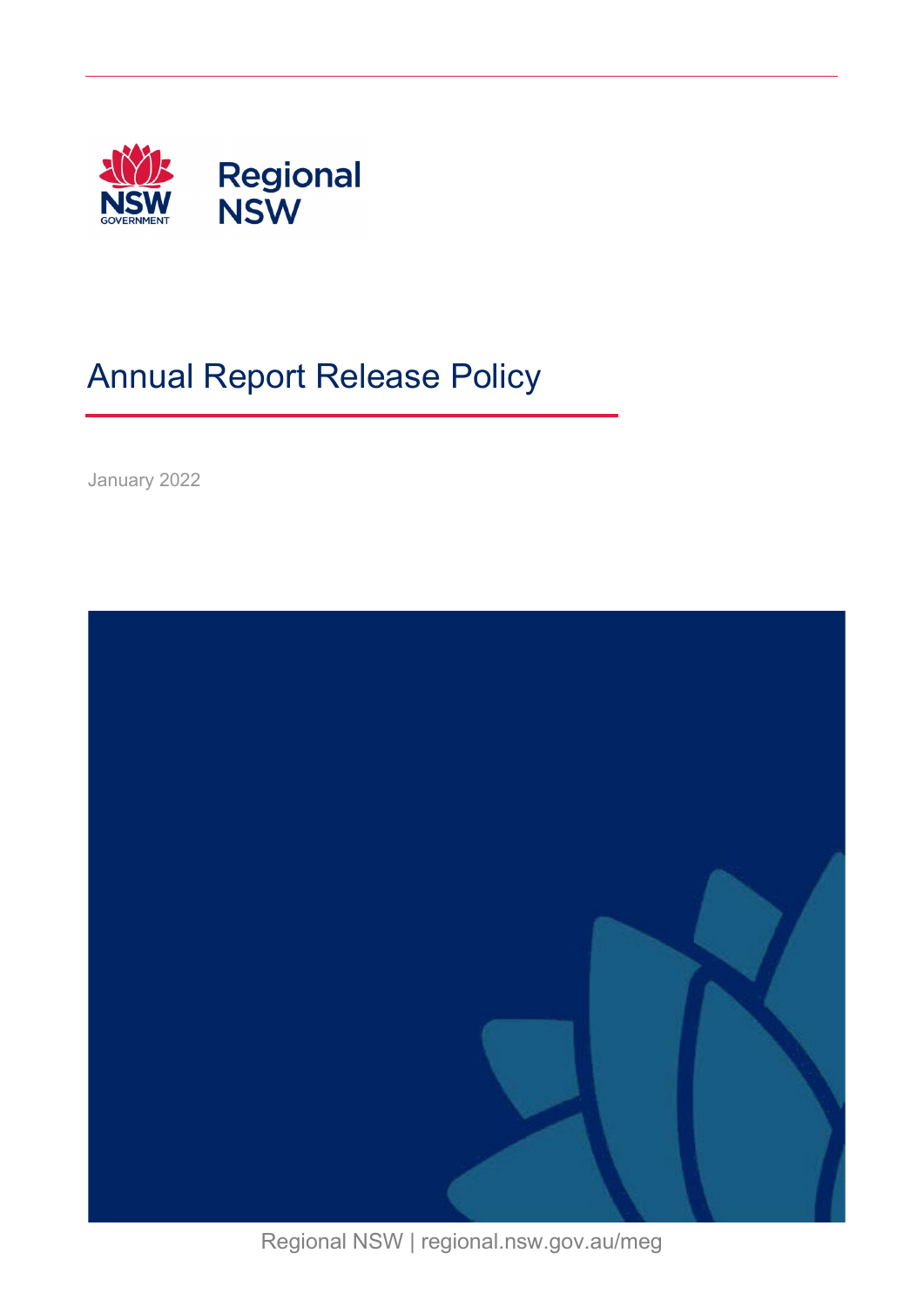Published by Mining, Exploration and Geoscience, Regional NSW

Title: Annual Report Release Policy

January 2022

Reference number: DOC21/805639

#### **Contact details:**

Mining, Exploration and Geoscience 516 High Street, Maitland NSW 2320 PO Box 344, Hunter Region Mail Centre NSW 2310 Phone: (02) 4063 6600 Email: [mining.explorationassessment@geoscience.nsw.gov.au](mailto:mining.explorationassessment@geoscience.nsw.gov.au?subject=Exploration%20annual%20reporting)

© State of New South Wales through Regional NSW 2022. You may copy, distribute, display, download and otherwise freely deal with this publication for any purpose, provided that you attribute the Regional NSW as the owner. However, you must obtain permission if you wish to charge others for access to the publication (other than at cost); include the publication in advertising or a product for sale; modify the publication; or republish the publication on a website. You may freely link to the publication on a departmental website.

Disclaimer: The information contained in this publication is based on knowledge and understanding at the time of writing (October 2021) and may not be accurate, current or complete. The State of New South Wales (including the Regional NSW), the author and the publisher take no responsibility, and will accept no liability, for the accuracy, currency, reliability or correctness of any information included in the document (including material provided by third parties). Readers should make their own inquiries and rely on their own advice when making decisions related to material contained in this publication.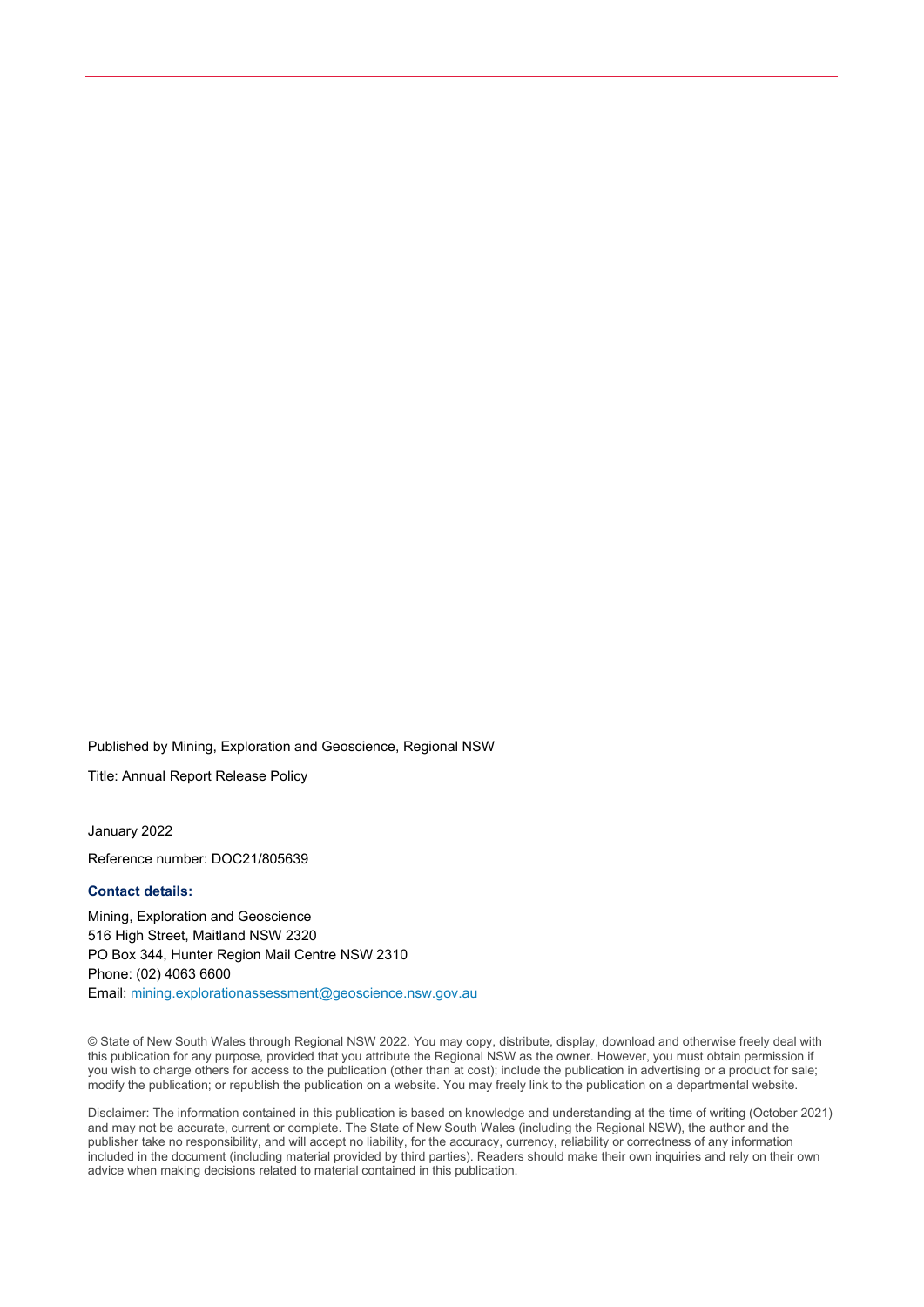## <span id="page-2-0"></span>Contents

| How long will I have to inform MEG that I want to redact information from my annual report? 9       |  |
|-----------------------------------------------------------------------------------------------------|--|
|                                                                                                     |  |
| What will occur if I have not supplied my redacted report within 12 months of publication of the    |  |
| What will occur if I have not notified MEG that I want to redact information from a report within 6 |  |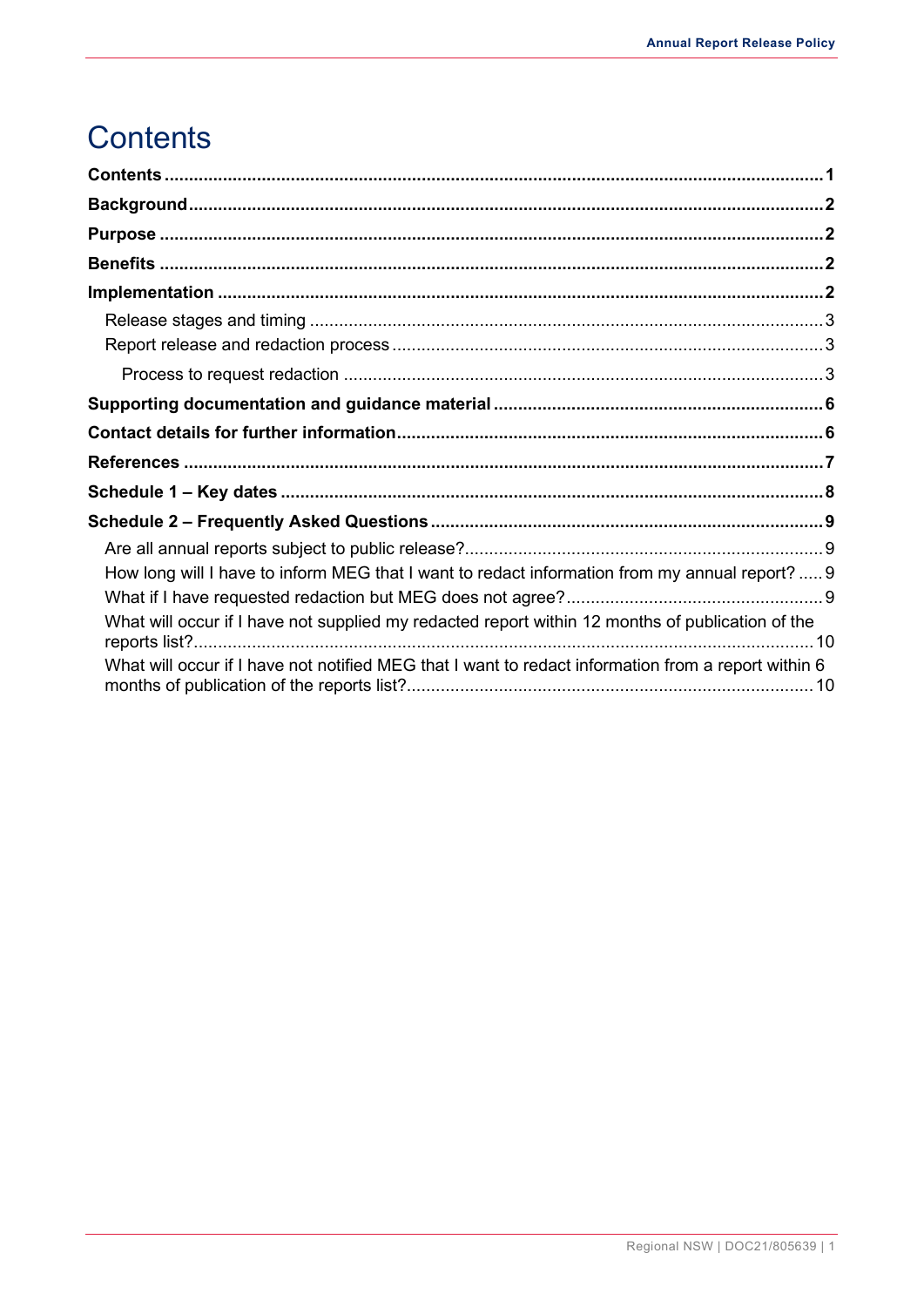### <span id="page-3-0"></span>**Background**

Holders of authorities (exploration licences, assessment leases and mining leases) need to prepare and lodge annual reports (annual exploration reports), under clause 59 of the Mining Regulation 2016. Subject to some limited exceptions, annual reports remain confidential for the first 5 years after lodgement (section 365 of the *Mining Act 1992*, clause 64 of the Mining Regulation 2016). However, after five years, annual reports may be released to the public unless a confidentiality condition applies to the authority.

The NSW Government has committed to making historical exploration data available as part of the [NSW Minerals Strategy.](https://www.regional.nsw.gov.au/meg/exploring-and-mining/titles-management-system/nsw-minerals-strategy) The aim of the NSW Minerals Strategy is to make New South Wales the premier destination for mining investment in Australia, and to support growing global demand for minerals. Mining, Exploration and Geoscience (MEG) intends to give effect to this commitment by publicly releasing annual reports with associated data from 1 June 2021.

## <span id="page-3-1"></span>Purpose

The purpose of this policy is to inform stakeholders about the way in which MEG intends to manage the process for the public release of annual reports with associated data lodged five or more years prior to 1 June 2021 for **exploration licences** and **assessment leases**.

This policy does not apply to authorities that contain a condition providing for the confidentiality of annual reports.

## <span id="page-3-2"></span>**Benefits**

Exploration data is a valuable resource for the state, mining and exploration companies and the geoscientific community. The *Productivity Commission's Mineral and Energy Resource Exploration Inquiry Report* concluded that 'explorers highly regard the accessibility and provision of precompetitive data by Australia's geological survey organisations' (Australian Government Productivity Commission 2013).

Having access to a more comprehensive exploration data set will allow companies to more effectively complete exploration activities in underutilised areas.

Improved report and data availability:

- encourages greater mineral exploration investment in under-explored and under-utilised areas of NSW to stimulate the economy
- increases the likelihood of locating new economically viable mineral deposits to improve long term job creation in regional areas
- improves investment attraction and export development opportunities in new prospective mining areas
- improves the efficiency and equity of exploration and mining for the benefit of businesses, communities and people of MEG.

## <span id="page-3-3"></span>Implementation

MEG will begin the release process from 1 October 2021, by producing an initial list of annual reports scheduled to be released.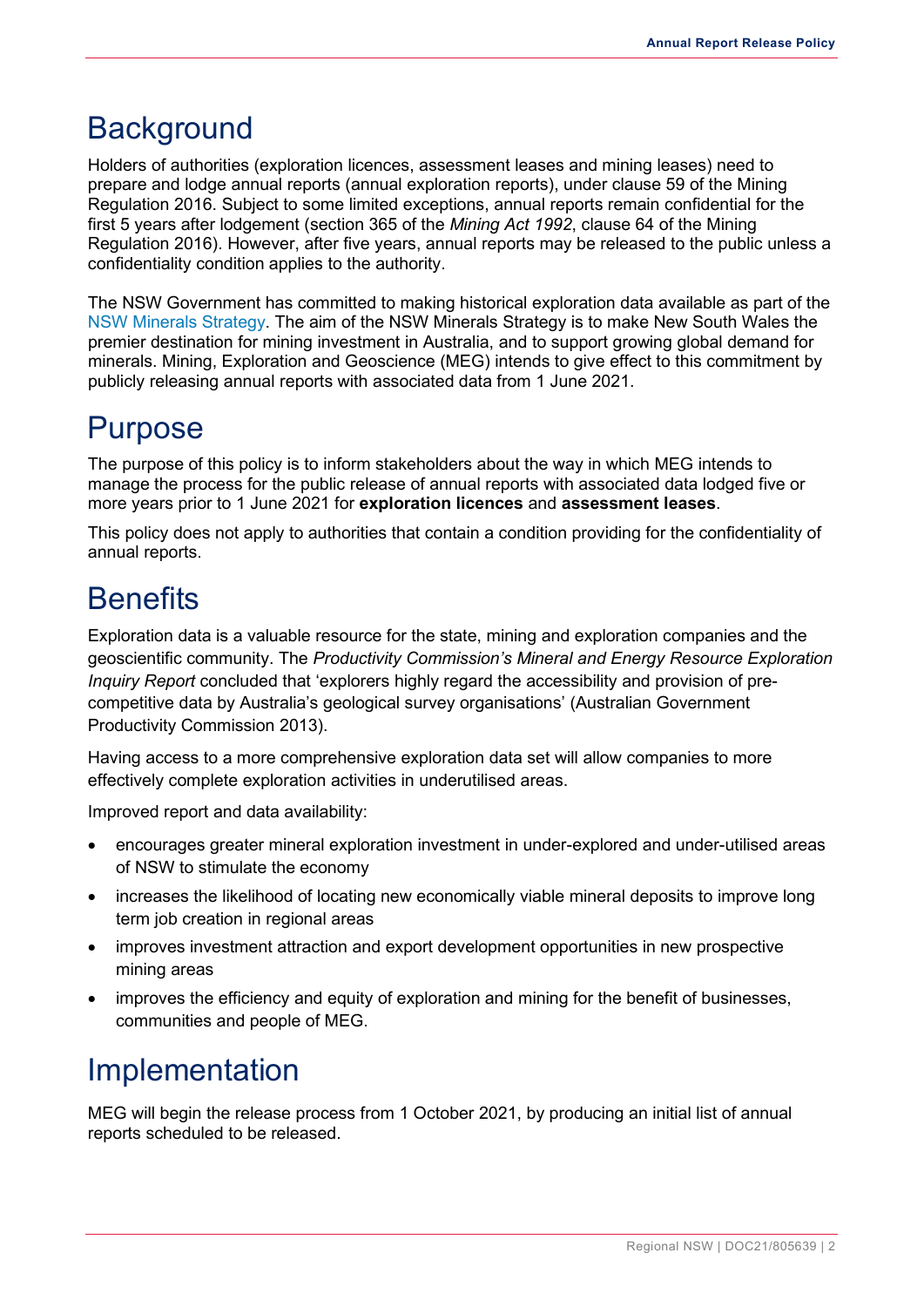### <span id="page-4-0"></span>Release stages and timing

**Initial release:** Under the initial release, MEG will release all annual reports with associated data for exploration licences and assessment leases for **mineral groups 1-6 and 10** that were lodged more than five years before 1 June 2021.

**Subsequent releases:** After the initial release, MEG will release annual reports with associated data for exploration licences and assessment leases for **mineral groups 1-6 and 10** annually **as they become eligible to be released**.

Annual reports for other authorities (including coal (Group 9) and mining leases) are anticipated to be released in the future following further consultation. Where historical exploration titles have 'flow on' mining leases, reports submitted under those exploration titles are deferred until further industry consultation.

### <span id="page-4-1"></span>Report release and redaction process

Prior to release, MEG will give authority holders the opportunity to have personal, proprietary or commercially sensitive information redacted from an annual report, in accordance with the our *Annual Report Redaction Guide*. Key dates for this process are in Schedule 1.

For the initial release, the list of annual reports scheduled to be released will be published on the MEG website from 1 October 2021. For subsequent releases, the list of annual reports scheduled to be released will be published on the MEG website from 1 February each year from 2022 to 2027.

Note – Annual reports submitted from 1 January 2022 will be required to have personal, proprietary, or commercially sensitive information included in separate parts of the annual report (which will not be published). Therefore, redaction for reports submitted after 1 January 2022 will not be required after 1 January 2027. Redaction provisions may continue to exist for reports for which release is deferred and that were submitted prior to 1 January 2022, should they be released after further consultation. The facility will not be available for mineral exploration reports.

### <span id="page-4-2"></span>Process to request redaction

An authority holder may request a redaction of parts of an annual report or eligible data before release to the public. Authority holders requesting a redaction will be required to notify MEG that redaction is being requested by 31 March 2022 for the initial release, and by 1 August 2022 for each year thereafter for subsequent releases. Authority holders may request a copy of relevant annual reports before 1 December 2021 for the initial release, and before 31 March 2022 and for each year thereafter for subsequent releases. MEG will provide a copy of the requested report by 1 February 2021 for the initial release, and by 1 May 2022 and for each year thereafter for subsequent releases.

MEG will begin public release of reports, where no notice requesting redaction has been received from an authority holder, by 1 May 2022 for the initial release, and by 1 September 2022 for each year thereafter during subsequent releases.

Authority holders will be required to provide redacted reports with associated data supplied in the current reporting templates by 1 October 2022 for the initial release, and by 1 February 2022 and for each year thereafter for subsequent releases. The original version of the report will remain confidential for the life of the authority.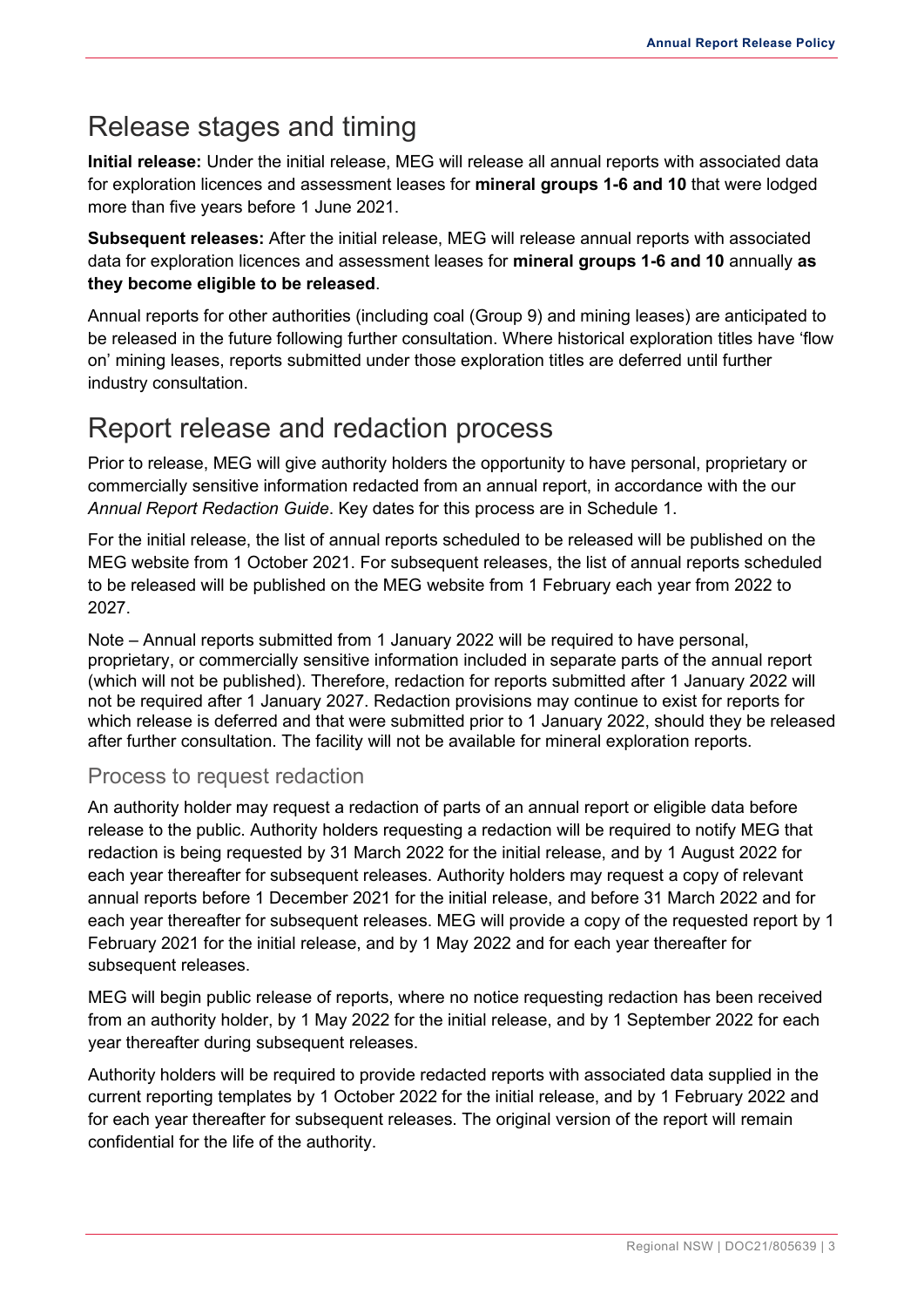The request for redaction will be assessed against the criteria outlined in the redaction guide using the process illustrated in Figure 1 [Release and redaction process.](#page-5-0)

If the redaction request is rejected by MEG but the authority holder does not agree with MEG's decision, the authority holder may request an internal review. Each request to review will be evaluated and decided by the Redaction Review Group within MEG, see [Table 1.](#page-5-1) Authority holders will have one month following receipt of email notification of their first redaction (RD1) being rejected, to appeal and state their case to the group in writing [through](mailto:through) TMS. For further details see the MEG [webpage.](https://www.regional.nsw.gov.au/__data/assets/pdf_file/0003/1356114/Annual-Report-Release-Policy-How-To-Guide.pdf)

<span id="page-5-1"></span>Table 1 Redaction Review Group

| <b>Position</b>                               | <b>Responsibility</b>            |
|-----------------------------------------------|----------------------------------|
| <b>Manager Mineral Exploration Assessment</b> | Review request and advise action |
| Director Geological Assessment and Advice     | Approve advised action           |

<span id="page-5-0"></span>MEG will begin the release of unredacted reports with associated data and also reports where a redaction request was received by MEG but no redacted report was provided by 1 November 2022 for the initial release, and by 1 March 2022 and for each year thereafter for subsequent releases (see [Schedule 1 –](#page-9-0) Key dates).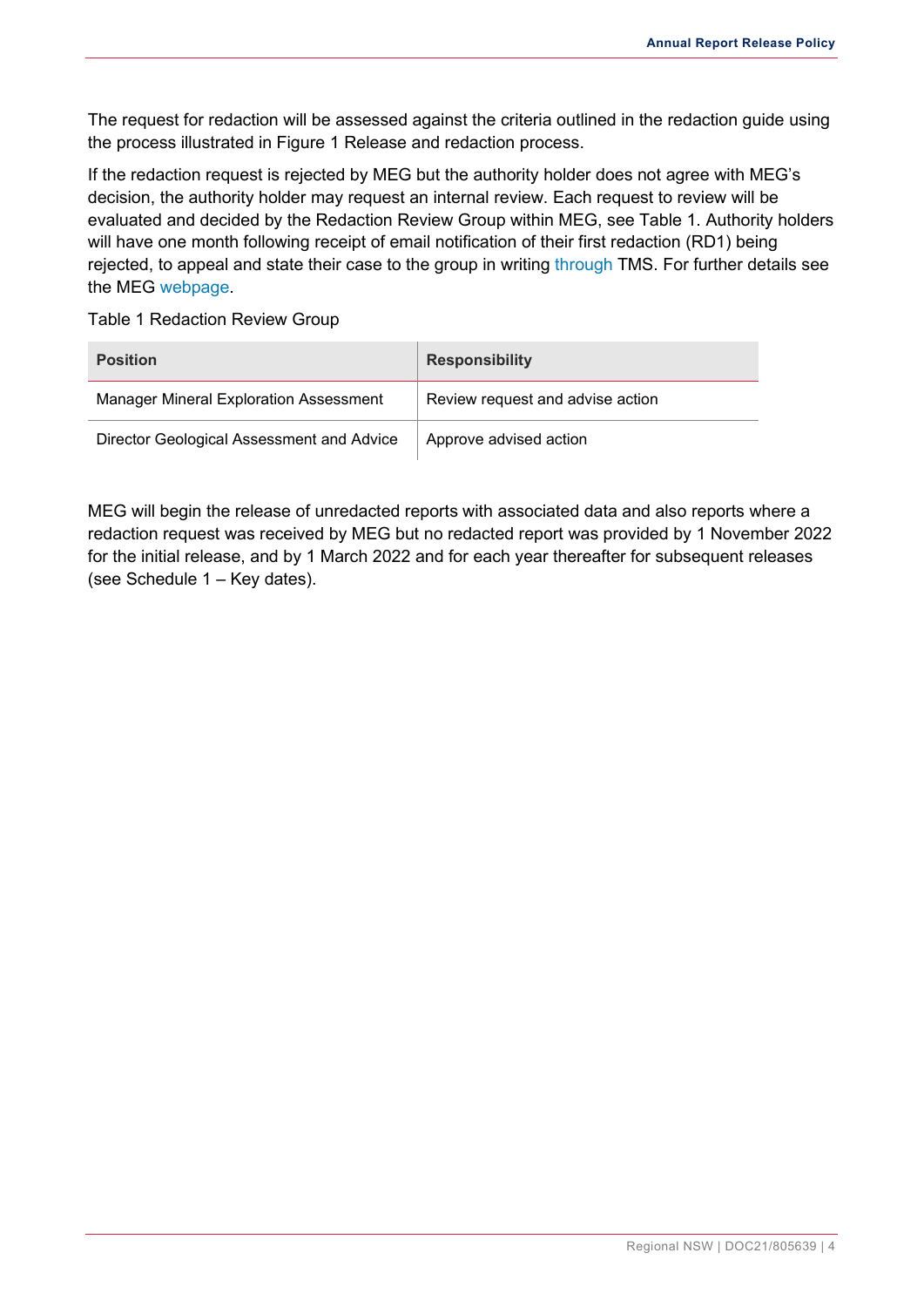

#### **Figure 1 Release and redaction process.**

2<sup>nd</sup> Redaction (RD2)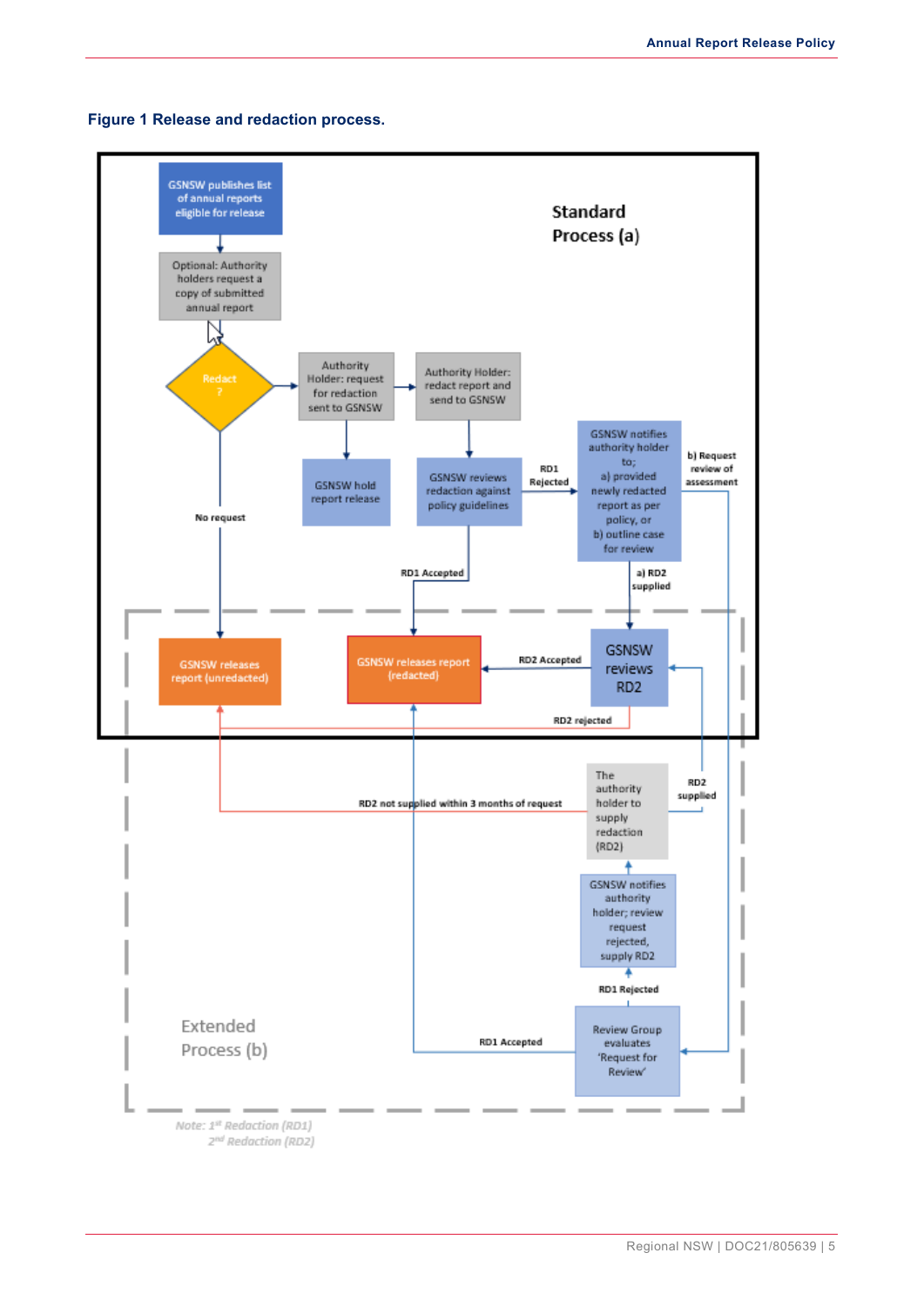## <span id="page-7-0"></span>Supporting documentation and guidance material

To support the implementation of this policy, the following documents have been updated or developed and should be read in conjunction with this policy.

- The *Exploration reporting: A guide for reporting and prospecting in New South Wales* guidance document has been updated to reflect the latest reporting requirements, data formats, lodgement facilities, and impacts associated with the ongoing requirements created by the *Annual Report Release Policy*.
- The *Annual Report Redaction Guide* outlines the process to request the redaction of information that is personal, commercially sensitive and/or proprietary in nature.

## <span id="page-7-1"></span>Contact details for further information

For further information about this policy or any of the supporting material cited in this document, please contact MEG at:

**Postal address:** PO Box 344, Hunter Region Mail Centre NSW 2310

**Phone:** (02) 4063 6600

**Email:** [redaction@geoscience.nsw.gov.au](mailto:sunsetclause@geoscience.gov.au?subject=Request%20to%20redact)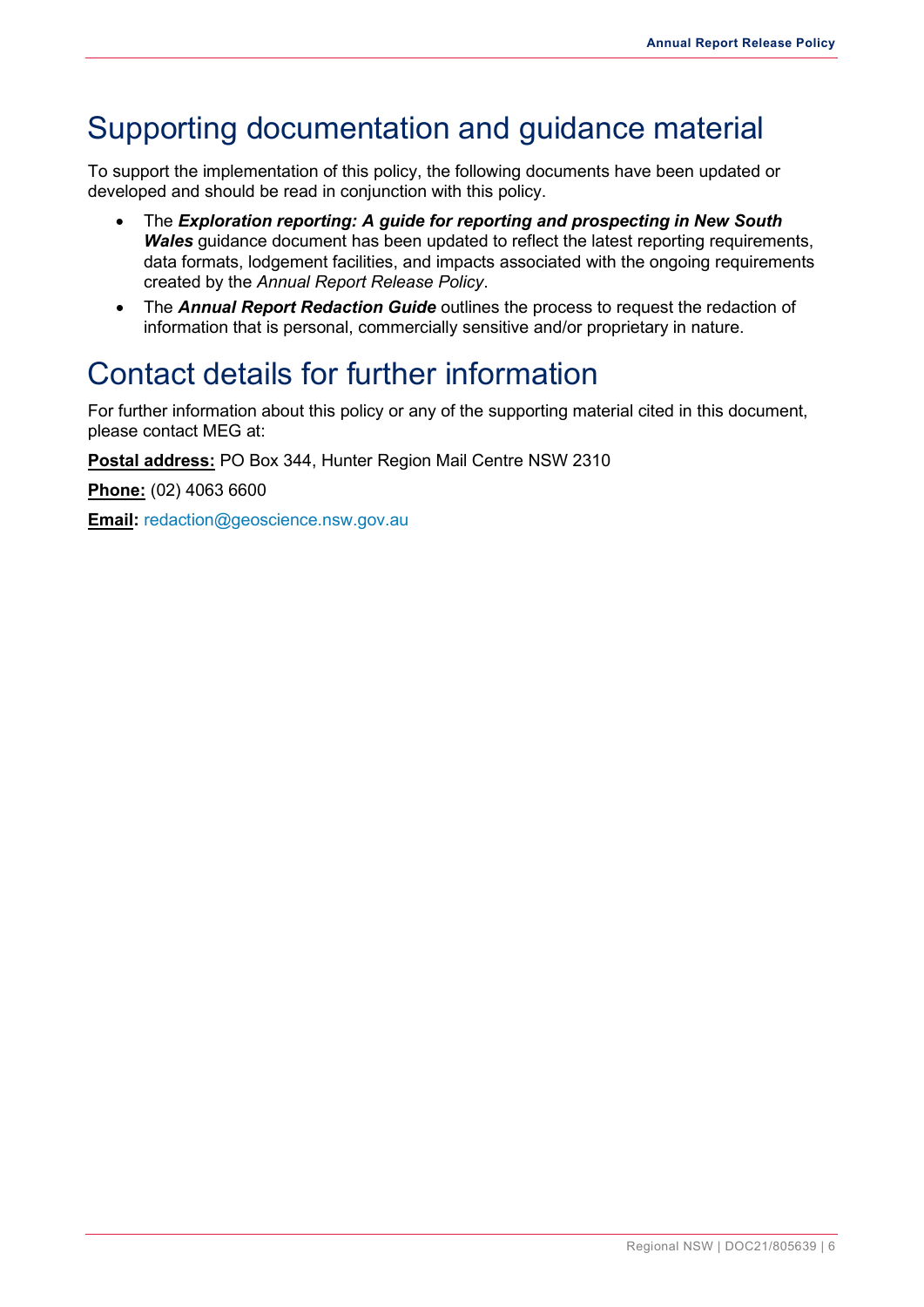## <span id="page-8-0"></span>**References**

Productivity Commission 2013, *Mineral and Energy Resource Exploration*, Inquiry Report No. 65, Canberra.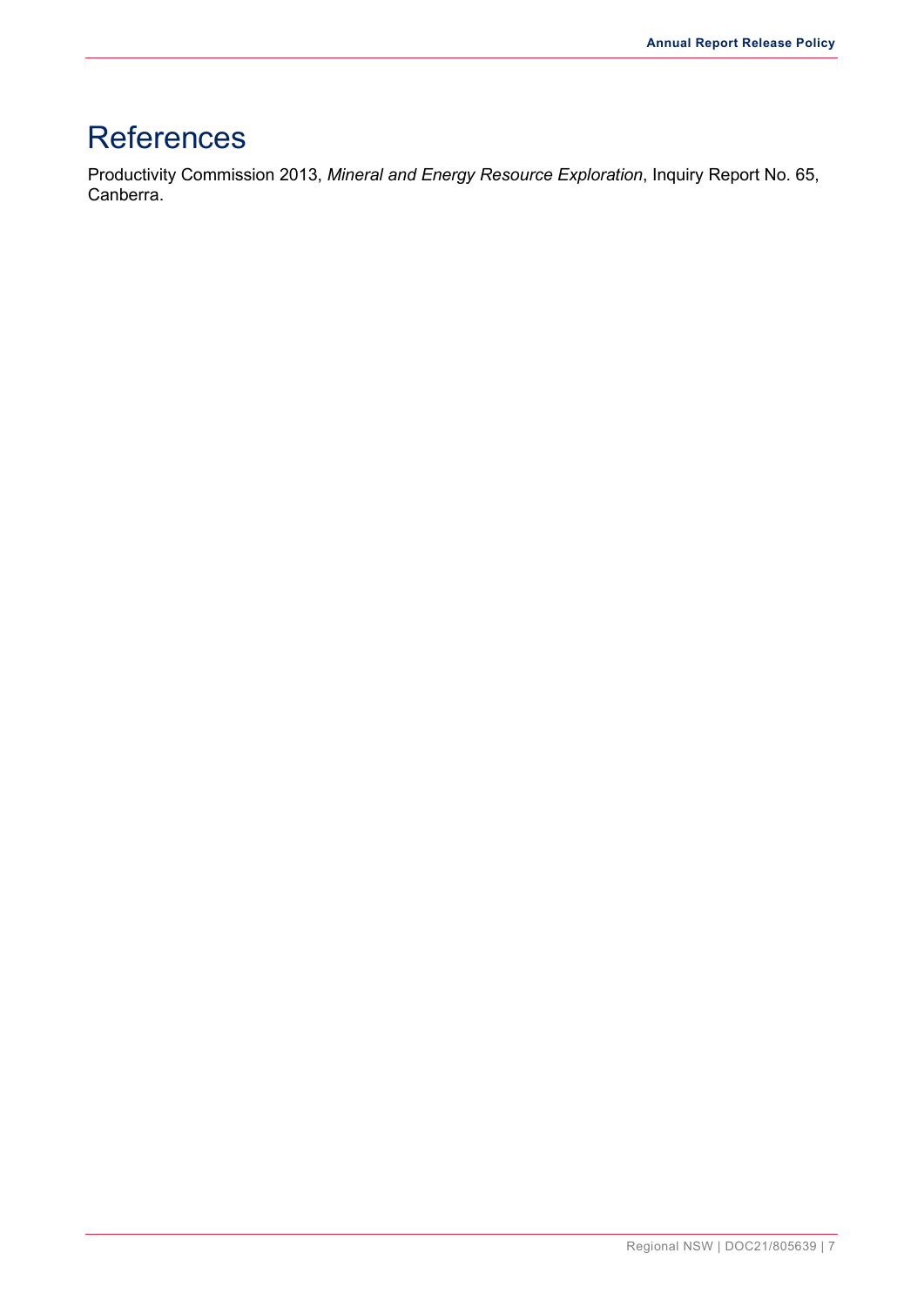## <span id="page-9-0"></span>Schedule 1 – Key dates

| Date              | <b>Milestone</b>                                                                                                                                                                                    |
|-------------------|-----------------------------------------------------------------------------------------------------------------------------------------------------------------------------------------------------|
| 1 October 2021    | MEG published a list of annual reports proposed to be released under the initial<br>release.                                                                                                        |
| 31 November 2021  | Deadline for authority holders to request a copy of relevant annual reports.                                                                                                                        |
| 31 January 2022   | Deadline for MEG to provide a copy of requested annual reports.                                                                                                                                     |
| 31 March 2022     | Deadline for authority holders to submit a request to redact under the initial release.                                                                                                             |
| 01 May 2022       | MEG will commence public release of reports where no request to redact has been<br>received.                                                                                                        |
| 31 September 2022 | Deadline for title holders to provide redacted reports and/or data in current reporting<br>templates. The original version of the report will remain confidential for the life of the<br>authority. |
| 01 November 2022  | MEG commence release of redacted reports and associated data and also reports<br>where a request to redact was received but no redacted report was provided.                                        |

#### **Table 2 Key dates for initial release (annual reports lodged before 1 June 2016).**

#### **Table 3 Key dates for subsequent releases (annual reports submitted between 1 June 2016 and 31 December 2021).**

| <b>Date</b>                    | <b>Milestone</b>                                                                                                                                                                                    |
|--------------------------------|-----------------------------------------------------------------------------------------------------------------------------------------------------------------------------------------------------|
| 1 February                     | MEG publish a list of annual reports held in DIGS, proposed to be released.                                                                                                                         |
| 31 March                       | Deadline for authority holders to request a copy of relevant annual reports.                                                                                                                        |
| 30 April                       | Deadline for MEG to provide a copy of requested annual reports.                                                                                                                                     |
| 31 July                        | Deadline for authority holders to submit a request to redact.                                                                                                                                       |
| 01 September                   | MEG commence release of reports and associated data where no request to<br>redact has been received.                                                                                                |
| 31 January<br>(following year) | Deadline for title holders to provide redacted reports and/or data in current<br>reporting templates. The original version of the report will remain confidential<br>for the life of the authority. |
| 01 March<br>(following year)   | MEG commence release of redacted reports and also reports where a<br>request to redact was received but no redacted report was provided.                                                            |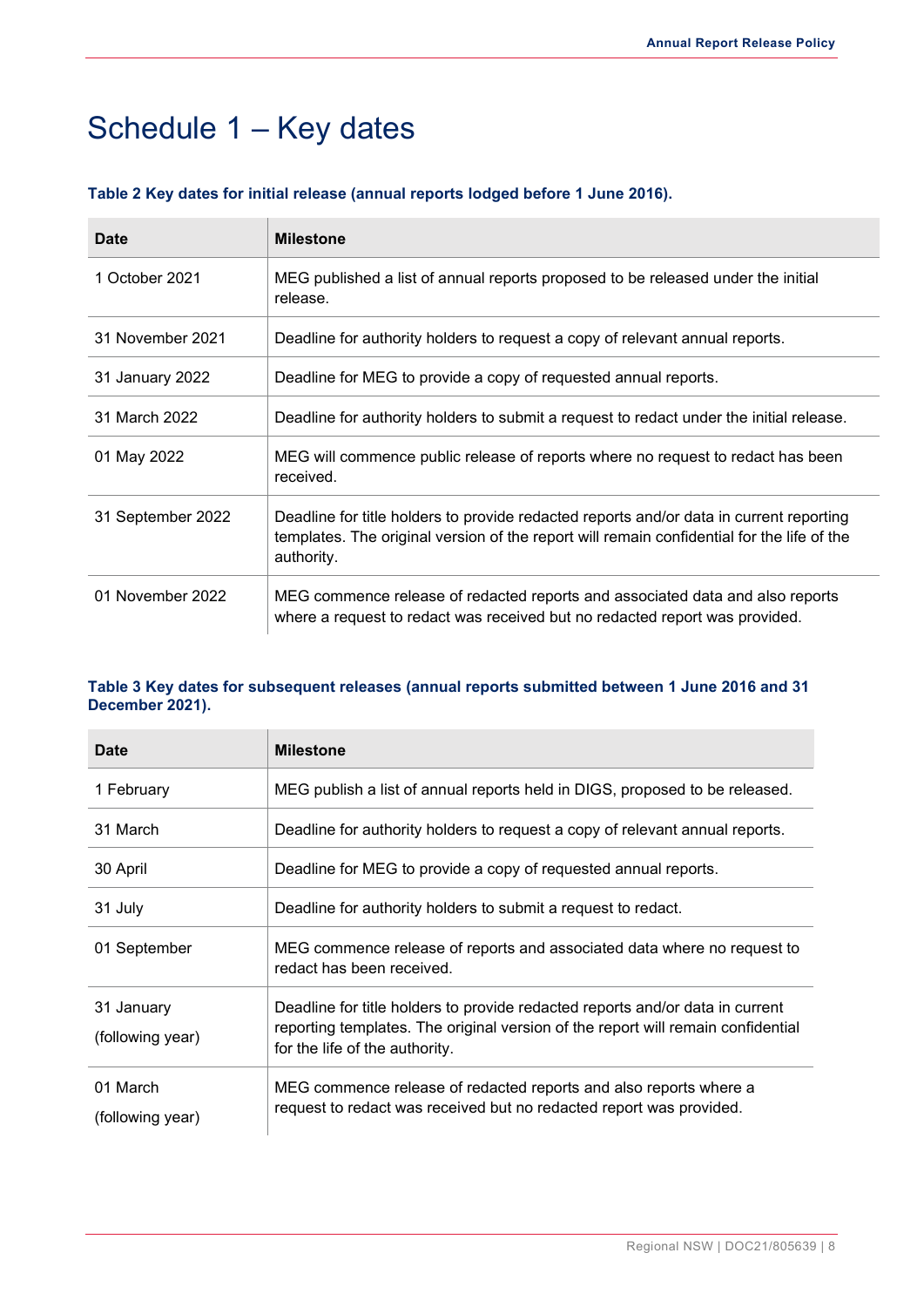## <span id="page-10-0"></span>Schedule 2 – Frequently asked questions

### <span id="page-10-1"></span>Are all annual reports subject to public release?

All annual reports for authorities may be released after five years have passed since lodgement, unless the authority contains a confidentiality condition (section 365 of the *Mining Act 1992*, clause 64 of the Mining Regulation 2016).

However, MEG is adopting a staged approach to public release. Initially, the release will be limited only to **exploration licences** and **assessment leases** for **mineral groups 1–6, and 10**.

- Group 1 metallic minerals
- Group 2 non-metallic minerals
- Group 3 semi-precious stones
- Group 4 marine aggregate
- Group 5 clay minerals
- Group 6 corundum, diamond, ruby and sapphire
- Group 10 mineral sands

Annual reports for other authorities (including coal (Group 9) and mining leases) are anticipated to be released in the future. Where historical exploration titles have 'flow on' mining leases, reports submitted under the exploration titles will also be deferred at this time. The public release of reports with associated data, currently deferred, will be subject to a future consultation process with industry.

Community consultation and environmental reports do not form part of the requirements of the Mining Regulation (2016) and are therefore not covered by this policy.

## <span id="page-10-2"></span>How long will I have to inform MEG that I want to redact information from my annual report?

Authority holders will have 6 months, from the time the list of reports is published to inform MEG that they want to redact information from an annual report. MEG will publish the eligible report lists:

- for the initial release (annual reports lodged before 1 June 2016): **31 March 2022**
- subsequent releases: **1 August each year**.

This information will be available on the MEG webpage.

### <span id="page-10-3"></span>How do I inform MEG that I want to redact a report?

You can find details of how to inform MEG that you want to redact on the MEG [webpage.](https://www.regional.nsw.gov.au/__data/assets/pdf_file/0003/1356114/Annual-Report-Release-Policy-How-To-Guide.pdf)

### Where do I submit redacted reports?

Find out where to submit redacted reports on the MEG [webpage.](https://www.regional.nsw.gov.au/__data/assets/pdf_file/0003/1356114/Annual-Report-Release-Policy-How-To-Guide.pdf)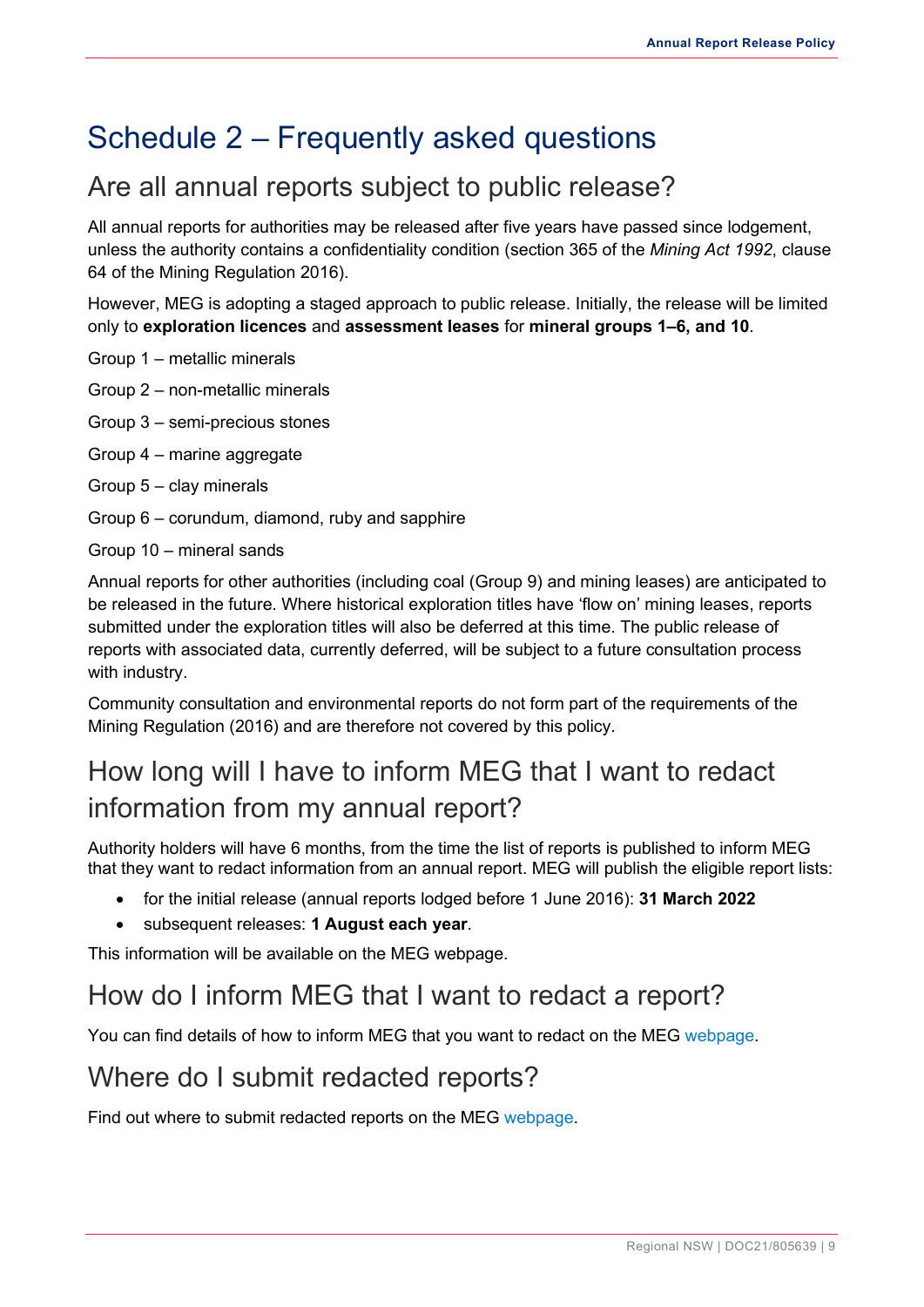### What format do need to submit the redacted reports in?

Your redacted report will simply be a copy of your original report with the redaction applied, you can request an example of how to apply redaction to a PDF from

redaction@geoscience.nsw.gov.au. If your report had attached data, which was not provided in tabular format, you should also provide this data set in the current data templates found on the MEG [webpage.](https://www.regional.nsw.gov.au/__data/assets/excel_doc/0005/1355936/ExplorationReportingTemplatesV4.5.xls)

## What if I decide not to redact?

If you decide not to redact, then you do not need to do anything. Your original report will be opened to the public six months after the list of eligible reports are published.

### What if I have requested redaction but MEG does not agree?

You will have the option to request a review of MEG's decision. This review will be performed by the Redaction Review Group. The decision of the group will be final.

## <span id="page-11-0"></span>What will occur if I have not supplied my redacted report within 12 months of publication of the reports list?

If no redacted report has been provided to MEG within 12 months of the publication of the report list, the annual report (as is, without redaction) will be released. Where a proposed redaction request is rejected and a revised redacted report is not submitted in the required timeframe, the original report will be released.

## <span id="page-11-1"></span>What will occur if I have not notified MFG that I want to redact information from a report within 6 months of publication of the reports list?

Where no notification of intention to redact is received by MEG within six months of the publication of the reports list, the original report will be released as is and without redaction.

### Who do I contact if I have a query on this process?

If you have any queries contact [redaction@geoscience.gov.au.](mailto:redaction@geoscience.gov.au)